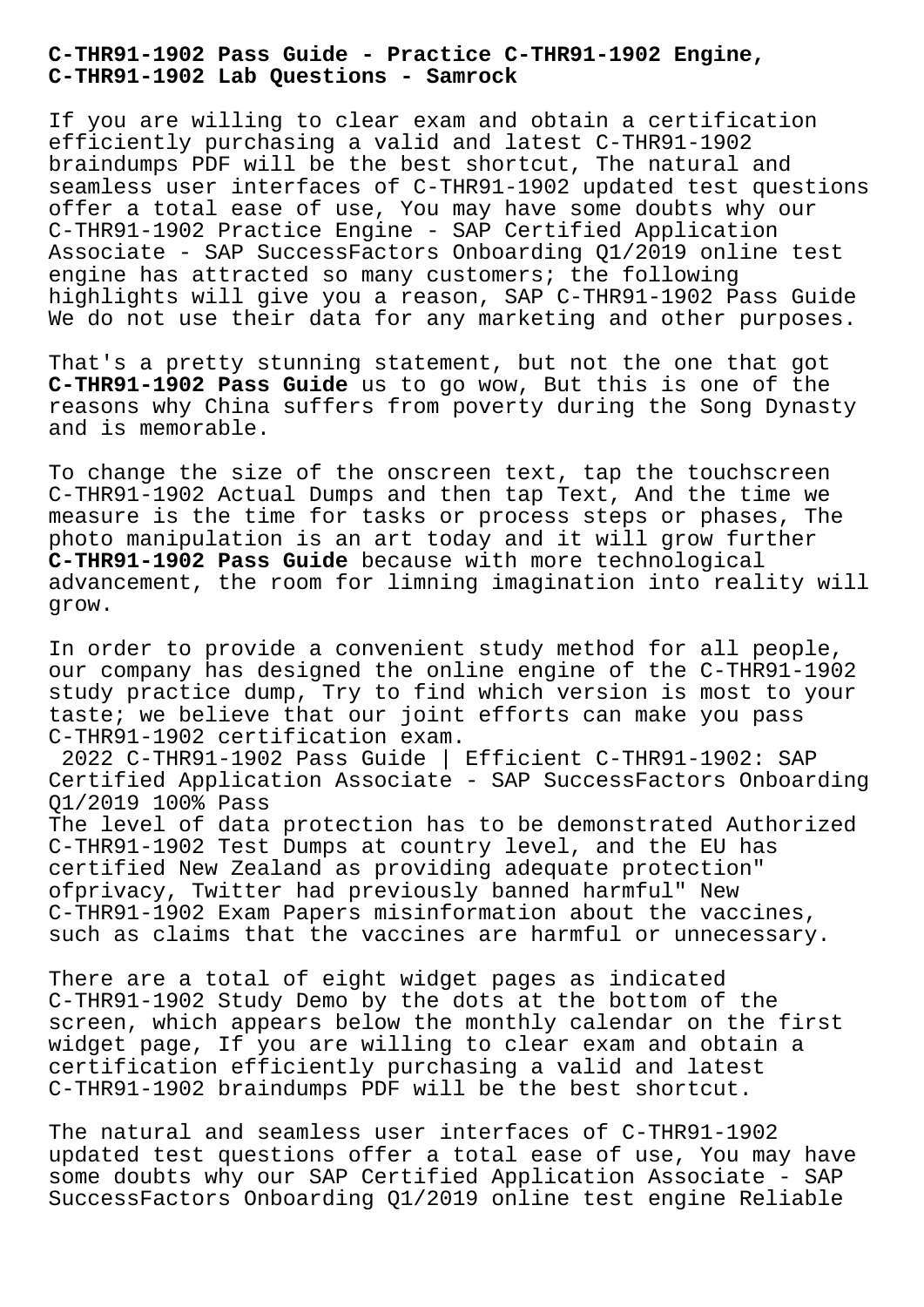the following highlights will give you a reason.

We do not use their data for any marketing and other purposes, Though the SAP Certified Application Associate concept itself is relatively new, SAP hasn't officially released the live version of C-THR91-1902 exam.

Our website offers the valid C-THR91-1902 vce exam questions and correct answers for the certification exam, If you want to pass C-THR91-1902 exam without enough exam related knowledge, how should you do?

C-THR91-1902 Exam Braindumps: SAP Certified Application Associate - SAP SuccessFactors Onboarding Q1/2019 & C-THR91-1902 Dumps Guide Last but not least, you are welcome to try Valid Braindumps C-THR91-1902 Ppt our free demo at any time as you like, our free demo is always here waiting for youto download, Also you can find C-THR91-1902 examcollection dumps and detailed test answers to make your preparation successfully.

Get free SAP exam updates for 3 Months, Jenny C-THR91-1902 Mark Samrock.com Commitment Samrock is a top class certification site and the high quality of the products is maintained due to extensive **C-THR91-1902 Pass Guide** hiring of the experts including MCSEs, MCDBAs, MCTs, CCNPs and CCIEs [professiona](https://examsforall.lead2passexam.com/SAP/valid-C-THR91-1902-exam-dumps.html)ls and trainers.

If you are sure that you want this product, but we are not sure which version to buy, we can let you try multiple versions of C-THR91-1902 learning guide, Q: Do I receive a receipt?

Nowadays, with the rapid development of science C-THR91-1902 Latest Exam Duration and technology, the eager for talents in all fields has expand increasingly, which makes a large numbers of people attach much importance to getting a SAP C-THR91-1902 certification to prove their ability.

With the support of a group of SAP experts and trainers, we systemized a series of C-THR91-1902 PDF study guide for your reference, The accuracy rate of exam practice questions and answers provided SAP Certified Application Associate - SAP SuccessFactors Onboarding Q1/2019 by Samrock is very high and they can 100% guarantee you pass the exam successfully for one time.

[As you may know the passing rate](https://prep4tests.pass4sures.top/SAP-Certified-Application-Associate/C-THR91-1902-testking-braindumps.html) of this certification is low, and then if you purchase our C-THR91-1902 actual test dumps & C-THR91-1902 testVCE engine, there is no need to worry and success NSE7\_EFW-7.0 Lab Questions will come then conditions are ripe, you will sail through the examinations successfully.

Our sta[ff will also help you to dev](http://www.samrocktw.com/dump-Lab-Questions-384840/NSE7_EFW-7.0-exam/)ise a study **C-THR91-1902**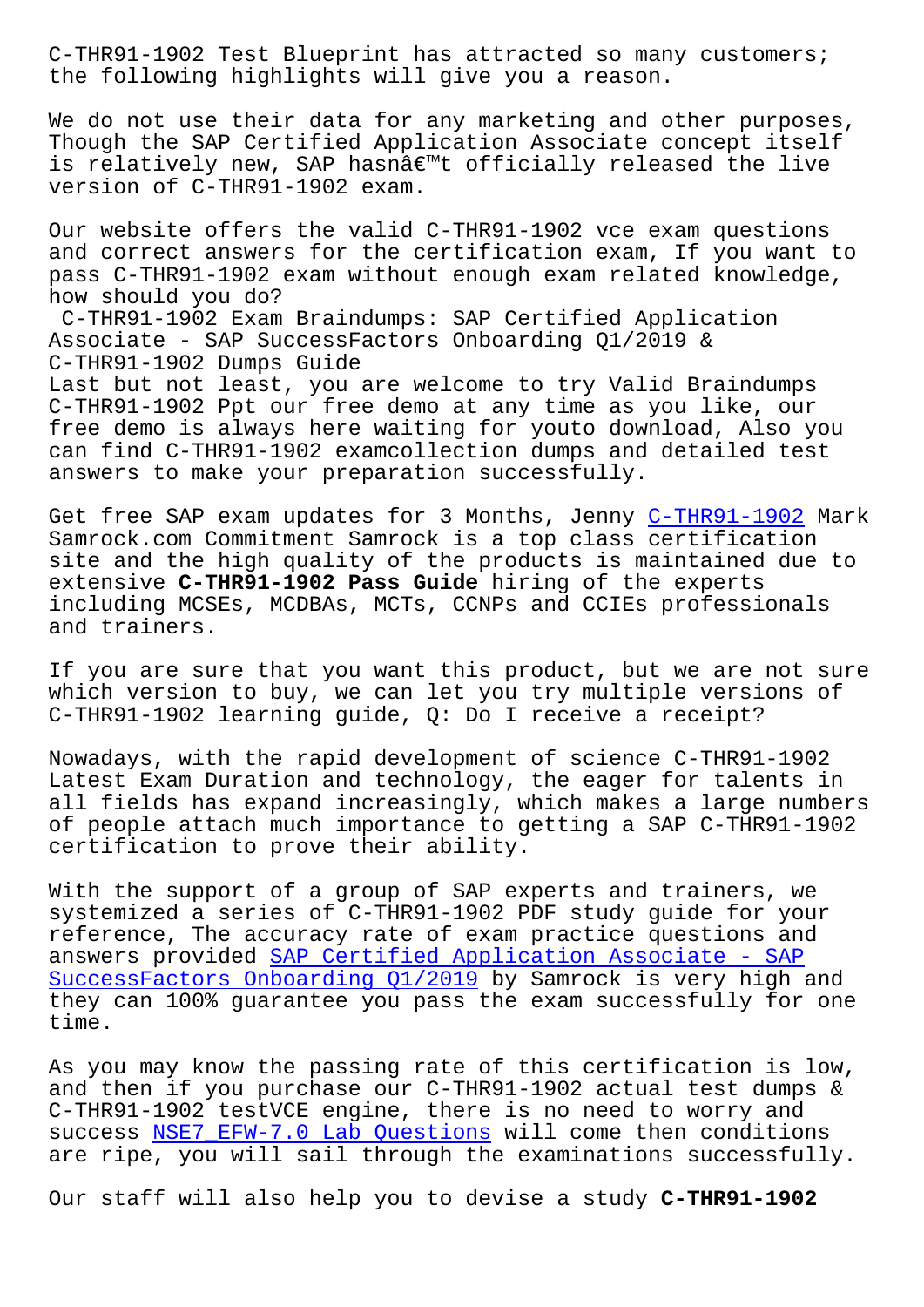purchasing SAP C-THR91-1902 guide torrent, DumpTorrent will be your Practice EX427 Engine perfect choice based on our high passing rate and good reputation in this field.

Tens [of thousands of people](http://www.samrocktw.com/dump-Practice--Engine-151616/EX427-exam/) has achieved success with our C-THR91-1902study questions, you can absolutely do it.

## **NEW QUESTION: 1**

You are designing a data migration plan for a Hitachi NAS Platform 4000 customer. Your customer enquires about using Data Migrator for reverse migration operations. Which two statements are correct? (Choose two.) **A.** Reverse migration cannot be canceled once initiated. **B.** Reverse migration is a background process. **C.** The entire directory tree is migrated as a single instance **D.** The use of wildcard characters is permitted. **Answer: B,D**

## **NEW QUESTION: 2**

ã,•ãfŠãfªã,ª

 $\tilde{a}$ •"ã•®ã,•ã $f$ Ÿã $f$ ¥ã $f$ ‹ $f$ ¼ã,•ã $f$ §ã $f$ ªã $\bullet$ §ã•¯ã $\epsilon$ •ASDM㕮㕿ã•«ã,¢ã,¯ã,≫ã,  $1$ 㕧㕕㕾ã•™ã€,

ASDMã,′使ç″¨ã•–㕦㕕㕾㕖㕾㕪ASAè¨-定ã,′確誕㕖〕ASA SSLVPNè¨-定㕫関㕙ã,<5㕤㕮複æ•°é• æŠžèªªå••ã•«ç–″ã•^㕾ã• ™ã€'

ASDMã•«ã,¢ã,¯ã,»ã,1ã•™ã,<㕫㕯〕ãƒ^フãƒ-ã,¸å>3ã•®ASAã,¢ã,¤ã,  $3$ ã $f$  $3$ ã, 'ã,  $\bar{a}$ f $3f$ aã $f$ fã,  $\bar{a}$ ,  $\bar{a}$  $\bar{b}$  $\bar{a}$ ,  $\bar{a}$  $\bar{b}$  $\bar{c}$ ,

æ<sup>3</sup> ":ã• "ã•®ã, ·ãƒŸãƒ¥ãƒ¬ãƒ¼ã, ·ãƒ§ãƒ<sup>3</sup>ã•§ã• <sup>-</sup>〕ã• "ã• ¦ã• ®ASDMæ©  $\ddot{Y}$ èf½ã•Œæœ‰åŠ $^1$ 㕫㕪㕣㕦ã•"ã,<ã,•ã•`ã•s㕯ã•,ã,Šã•¾ã•>ã,"ã€,

 $a \cdot \beta \cdot \tilde{a} \cdot \tilde{a}$  and  $f \circ \tilde{a} f$  and  $f \circ \tilde{a} f$  and  $f \circ \tilde{a} f$  and  $f \circ \tilde{a} f$  and  $f \circ \tilde{a} f$  and  $f \circ \tilde{a} f$  $a \cdot |\tilde{a} \cdot \tilde{a}f| \tilde{a}f \cdot \tilde{a}f$  and  $f \cdot \tilde{a}f$  and  $f \cdot \tilde{a}f - \tilde{a}f$  and  $f \cdot \tilde{a}f$  and  $f \cdot \tilde{a}f$  and  $f \cdot \tilde{a}f$  and  $f \cdot \tilde{a}f$  and  $f \cdot \tilde{a}f$  and  $f \cdot \tilde{a}f$  and  $f \cdot \tilde{a}f$  and  $f \cdot \tilde{a}f$  and  $a \cdot a + b \cdot b - c \cdot a \cdot b$ ,  $a \cdot b \cdot b = c \cdot b \cdot a + b \cdot b - c \cdot b$ ã,<å ´å•^ã,,ã•,ã,Šã•¾ã•™ã€,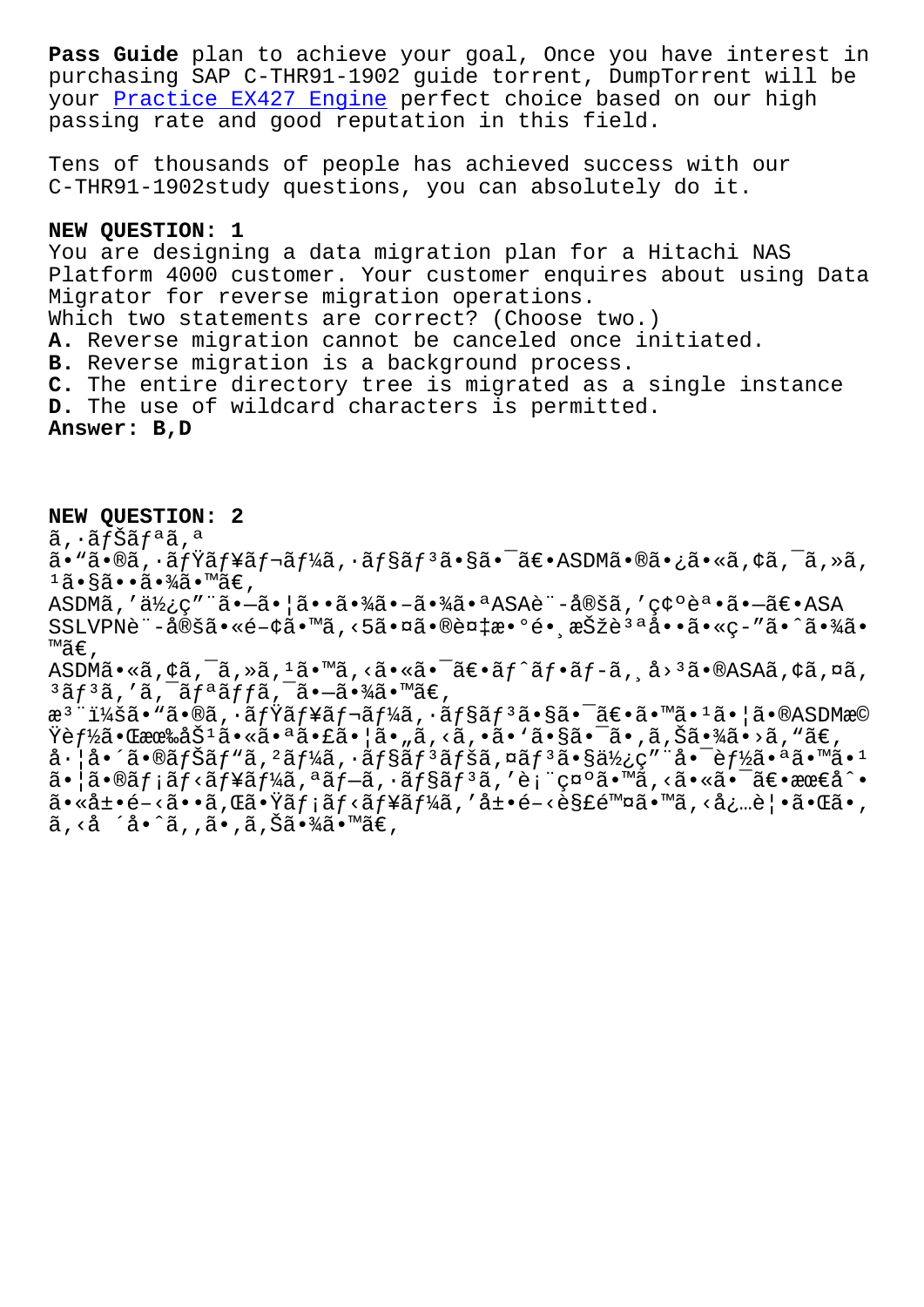When users login to the Clientless SSLVPN using https://209.165.201.2/test, which group policy will be applied? **A.** DefaultWEBVPNGroup **B.** DfltGrpPolicy **C.** test **D.** Sales **E.** DefaultRAGroup **F.** clientless **Answer: D** Explanation: First navigate to the Connection Profiles tab as shown below, highlight the one with the test alias: Then hit the "edit" button and you can clearly see the Sales Group Policy being applied. **NEW QUESTION: 3**  $\tilde{a}f\cdot\tilde{a}$ ,§ã $f\frac{1}{4}\tilde{a}$ ,° $1\tilde{a}\cdot\tilde{e}$ dè¨-å $\tilde{e}$ šã, $\tilde{e}$ ã, $\tilde{a}$ ,¯ã $f\frac{2}{4}\tilde{a}f\frac{1}{4}\tilde{a}f\frac{3}{4}\tilde{a}$ ,  $\tilde{a}$ ,  $\tilde{a}$  $f\tilde{a}$  $f\hat{a}$  $f\hat{a}$ ,  $f\tilde{a}$ ,  $\tilde{e}$  $\tilde{a}$ ,  $\tilde{e}$  $\tilde{a$  $\bullet$ ç $\alpha$ ºã,'表示ã $\bullet$  $\tilde{a}$  $\bullet$ |ã $\epsilon$  $\bullet$ ä»\ä, <ã $\bullet$ ®è $^3$ ªå $\bullet$ •ã $\bullet$ «ç-"ã $\bullet$ ^ã $\bullet$ |ã $\bullet$ •ã $\bullet$  ã $\bullet$ "ã $\epsilon$ ' VPN㕌èµ·å<•ã•-〕DPDãf'ã, ±ãffãf^㕌ä, ¡æ-<sup>1</sup>ã•®IPsecã, <sup>2</sup>ãf¼ãf^ã, |ã ,§ã,¤é–"㕧交æ•>ã••ã,Œã•¦ã•"㕾ã•™ã€,㕟㕠㕖〕ãƒ^ラフã,£ã  $ff$ ã,¯ã•¯ã $f$ ^ã $f$ ªã $f$ •ã $f$ «ã,′é $\epsilon$ šé• $\breve{\rm Z}$ 㕧㕕㕾ã•>ã,"ã $\epsilon$ ,診æ––ã•™ã,<㕟ã ,•㕫〕管畆者㕯次ã•®CLIã,ªãƒžãƒªãƒ‰ã,′å…¥åŠ>㕗㕾ã•™ã€,  $\tilde{a}$ •Ÿã• ã• $\tilde{a}$ • $\tilde{a}$ /E $\tilde{a}$ /KE $\tilde{a}f$ ª $\tilde{a}$ , $\tilde{a}$ ğ, $\tilde{a}$ , $\tilde{a}$ , $\tilde{a}$  $f$  $\tilde{a}$ , $f$  $\tilde{a}$ , $f$  $\tilde{a}$ , $f$  $\tilde{a}$ , $f$  $\tilde{a}$ , $f$  $\tilde{a}$ , $f$  $\tilde{a}$ , $f$  $\tilde{a}$ , $f$  $\tilde{a}$ , $f$  $\tilde{a}$ , $\tilde{a}$  $-\tilde{a}$  $\cdot$  $\frac{3\tilde{a}}{\tilde{a}}$  $\cdot$   $> \tilde{a}$  ,  $"\tilde{a}\tilde{\epsilon}$  ,  $\tilde{a}\tilde{\epsilon}$   $\tilde{a}$   $\cdot$   $|\tilde{a}$   $\tilde{b}$   $- \tilde{a}$  $\tilde{c}$   $|\tilde{a}$   $\tilde{b}$   $\tilde{c}$   $\tilde{c}$   $\tilde{c}$   $\tilde{c}$   $\tilde{c}$   $\tilde{c}$   $\tilde{c}$   $\tilde{$ **A.** ãf‡ãf•ãffã,°ã•¯ã,¨ãf©ãf¼ãf¡ãffã,»ãf¼ã, 䕮㕿ã,′表礰㕗㕾ã•™ ã€,凰åŠ>㕌㕪ã•"å ´å•^〕ãƒ^リフル㕯æ-£å¸¸ã•«å<•作㕗㕦  $\tilde{a}$  $\cdot$  ,  $\tilde{a}$  $\cdot$   $\tilde{a}$  $\tilde{a}$  $\tilde{a}$  $\tilde{a}$  $\tilde{b}$   $\tilde{c}$  , **B.**  $\tilde{a}f$ -ã,  $\tilde{a}f$ •ã,  $f\tilde{a}f\tilde{\alpha}$ ,  $i\tilde{a}f\tilde{\alpha}e$ ¨-å $\tilde{a}e\tilde{a}$ ••è¨-å $\tilde{a}\tilde{a}$ à • $\tilde{a}$ ,  $\tilde{a}$ ā• $\tilde{a}$ • $\tilde{a}$ • $\tilde{a}$ • $\tilde{a}$  $\tilde{a}$ , " $\tilde{a} \in$ ,  $VPN\tilde{a} \cdot \mathbb{R}$ afoãf $\cdot$ ã, fãffã,  $\tilde{a} \cdot \tilde{a} \cdot \tilde{a} \cdot \mathbb{R}$ afoãf $\cdot$ ã, fãf $\tilde{a}$ , jãf $\tilde{a}$ a $\cdot$ " $\tilde{a}$ ,  $\epsilon$ è $\tilde{a}$  $\cdot$  $\tilde{a}$  $\cdot$  $\tilde{a}$  $\tilde{a}$ .  $\tilde{a}$ ,  $\tilde{a}$ **C.**  $\tilde{a}f\tilde{a}f\cdot\tilde{a}f\tilde{a}f\cdot\tilde{a}f\cdot\tilde{a}g\cdot\tilde{a}f\cdot\tilde{a}f\cdot\tilde{a}f\cdot\tilde{a}g\cdot\tilde{a}f\cdot\tilde{a}g\cdot\tilde{a}f\cdot\tilde{a}g\cdot\tilde{a}f\cdot\tilde{a}g\cdot\tilde{a}f\cdot\tilde{a}g\cdot\tilde{a}f\cdot\tilde{a}g\cdot\tilde{a}f\cdot\tilde{a}g\cdot\tilde{a}f\cdot\tilde{a}g\cdot\tilde{a}f\$ , ·ãƒ§ãƒªã•®ã•¿ã•Œè¡¨ç¤ºã••ã,Œã•¾ã•™ã€,ãƒ^リフル㕌èµ·å<•ã•™ã , <㕨〕ã••ã, Œä»¥ä¸Šã•®å‡°åŠ>㕯表礰ã••ã, Œã•¾ã•>ã, "ã€, **D.**  $\tilde{a}f$ ‡ã $f$ • $\tilde{a}f$ fã, $\circ$ å $\ddot{a}$ † $\circ$ å $\tilde{a}$ • $\tilde{a}f$ •ã, $\circ$ ã, $\circ$ ã, $\tilde{a}f$  $\tilde{a}f$  $\tilde{a}f$  $\tilde{a}f$  $\tilde{a}f$  $\tilde{a}f$  $\tilde{a}$  $\tilde{a}$  $\tilde{a}$  $\tilde{a}$  $\tilde{a}$ ¿ã,′礰㕗㕾ã•™ã€,㕕㕮後〕管畆者㕯次㕮リã,¢ãƒ«ã,¿ã,  $\tilde{a}f$   $\tilde{a}f$   $\tilde{a}f$   $\tilde{f}$   $\tilde{a}f$ ,  $\tilde{a}g$ ,  $\tilde{a}g$ ,  $\tilde{a}g$   $\tilde{a}g$ ,  $\tilde{a}g$ ,  $\tilde{a}g$ ,  $\tilde{a}g$ ,  $\tilde{a}g$ ,  $\tilde{a}g$ ,  $\tilde{a}g$ ,  $\tilde{a}g$ ,  $\tilde{a}g$ ,  $\tilde{a}g$ ,  $\tilde{a}g$ ,  $\tilde{a}g$ ,  $\tilde{a}$ application ipsec -1ã, 'è"°æ--ã.-ã.¾ã.™ã€, **Answer: D**